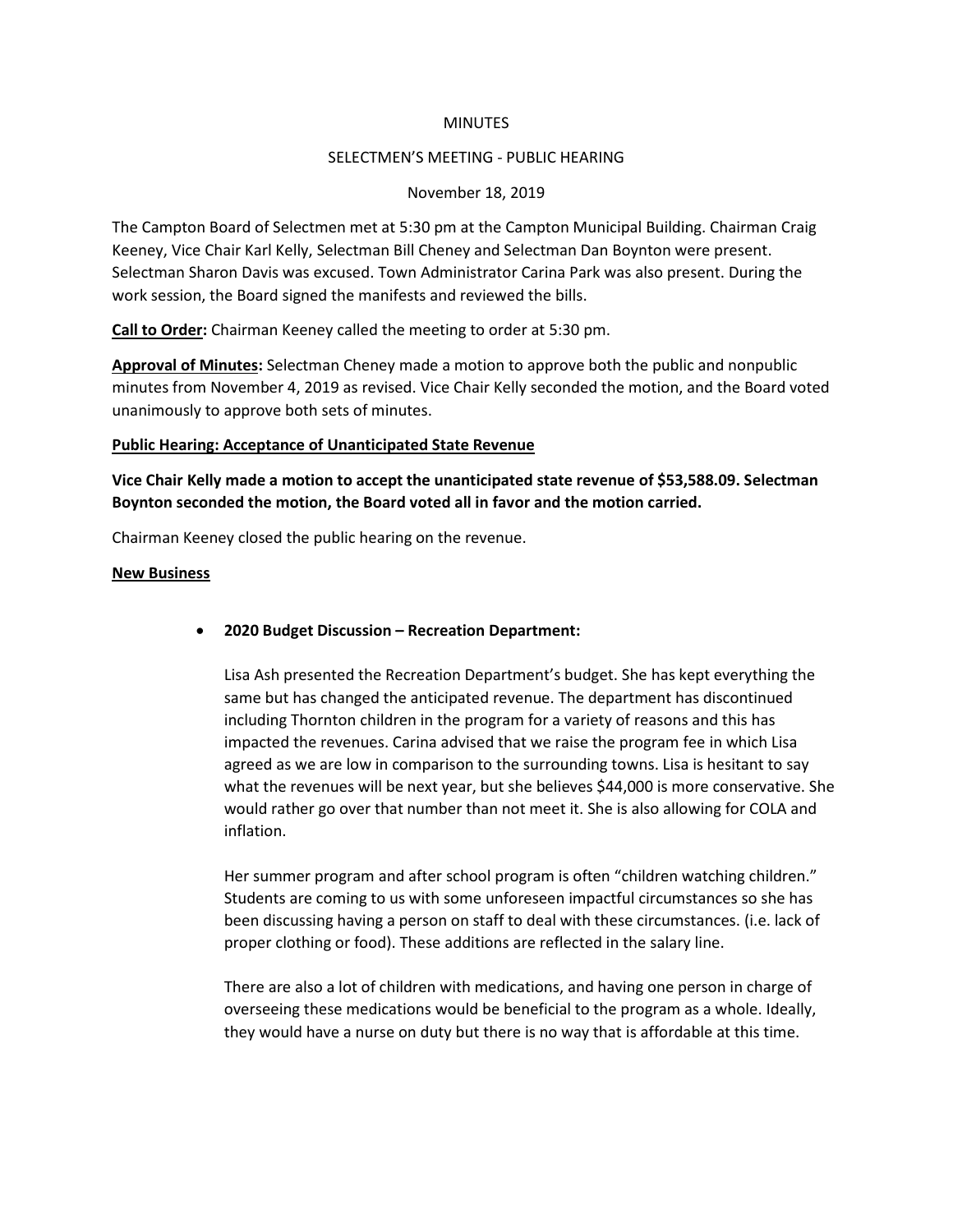The training line reflects the new CIT program, which is for young teens and tweens who act as "extra eyes." Lisa said they can't pay the CITs as they are too young, but they are given a \$50-100 gift card as a thank you.

The grant the recreation department has for the Work Safe program pays for the first hour the college students work and the department pays 30% of the second hour. However, now college students will now be paid \$10/hr. instead of \$7.50. To ease the department into this jump, the grant will cover the first year of increase. This is reflected in the 2020 budget. She took money out of contract and services and added money to the training line item to cover the difference.

# • **2020 Budget Discussion – Conservation Commission, Historical Society, Cemetery and Library**

## Conservation Commission

In 2019, the Conservation bottom line was \$1,146 and in 2020 it is going down to \$1,125. This is due to the NHCC decrease in dues. Everything else remained flat. To date they have spent \$855.99.

Chairman Keeney observed that with property management they overspent. Boynton said they did not plan on mowing this year but they did for the race, resulting in the overspending. Chairman Keeney suggests they put \$250 in for mowing. Selectman Boynton said that they only mow every other year. Chairman Keeney said that they should get in the habit of mowing ever year. Selectman Boynton agreed, saying if the funds are not used, they could always use that money for other property maintenance.

## Historical Society

Paul Yelle said that last year their bottom line was \$7,500. They are watching the roof and the carriage shed and have money in the capital reserve to hopefully accomplish some of the projects.

For the upcoming multiphase veterans memorial project, they are looking at being roughly \$2,500 short. Chairman Keeney suggested using the Durgin Fund for this project.

Paul hopes the elementary students will build a life size replica of what is being proposed and could possibly present it at town meeting.

## Library

Shelley Thompson presented the library budget. The wages line is different from last year as the director and assistant director have flip flopped, so there are hourly differences are reflected as well as the number of hours they are working. In essence, the flavor the library is not going to change.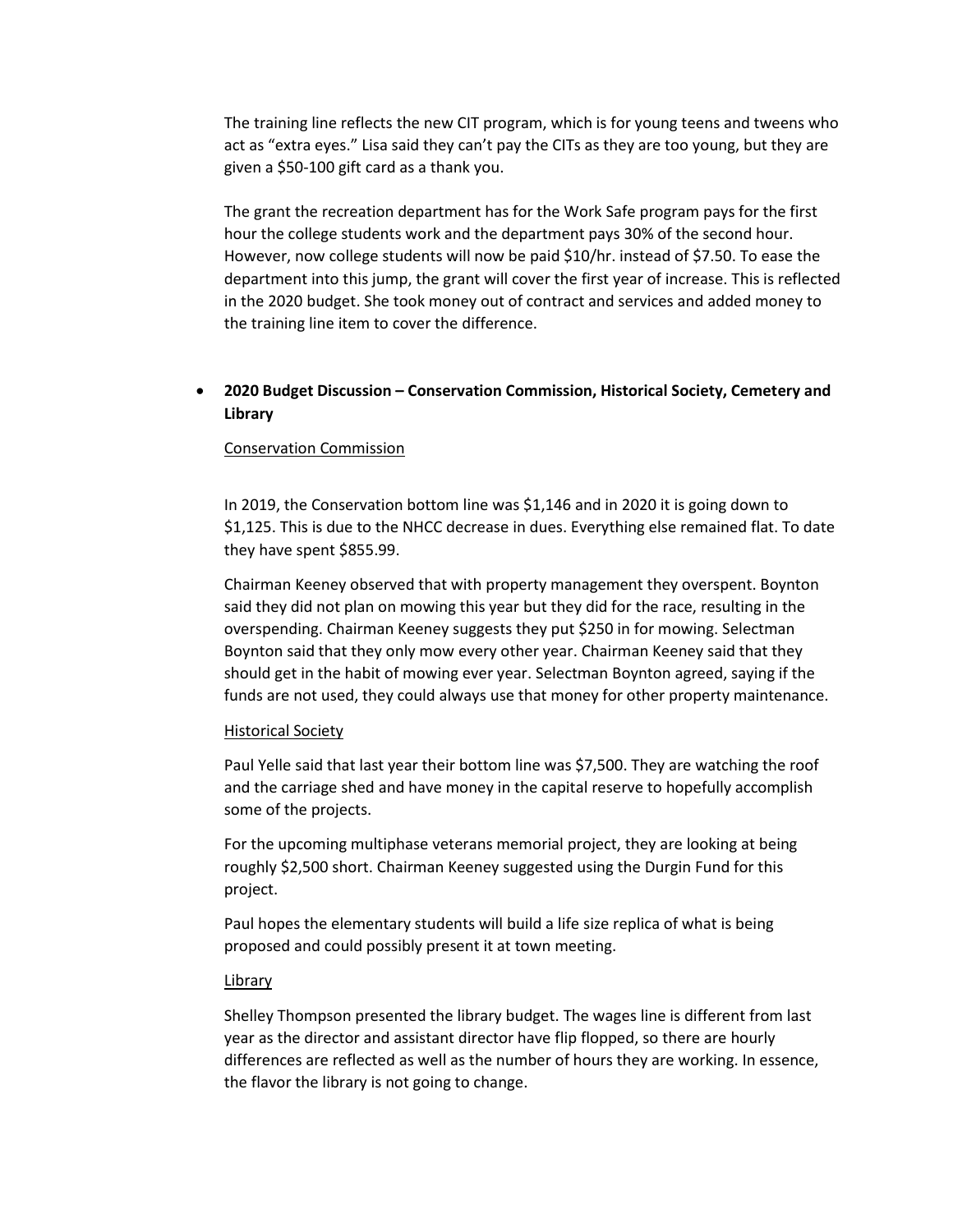They did discover they were under with their substitute amount, because while going to conferences they learned that library trustees can no longer volunteer their time due to labor laws.

#### **Cemetery**

Carina has met with John Timson and you will see some incremental changes. He went slightly over budget in labor so far. He explained that he has hired his grandson to come on part time through the summer to do some of the heavy lifting. He is hoping to continue that next year as well.

You will also see a \$500 increase in the equipment line item.

He has received COLA like every other employee

Carina believes we would be safe bringing the electricity budget to \$450.

He would like additional funds for the equipment line and labor. Selectman Cheney asked Carina to find out why he is going up on his equipment rate.

## • **2020 Budget Discussion – Financial Admin, Building and Capital Reserves**:

Carina presented the selectmen's budget. Selectmen stipends are the same, and Carina's salary is increased by COLA. She will be finalizing insurance numbers next week. Current numbers are a 10% increase placeholder compared to what they are currently paying.

The biggest increase you will see this year is Moderator Meals, Coding, Etc. line item. Carina compared to 2016, where they spent \$7,000. She thought \$6,500 was safe due to it being a presidential election year.

The Financial Administration budget has decreased significantly, due to last year budgeting for unknown personnel changes. The town now has hired Corey and his benefits are adjusted accordingly.

She also decreased the personnel due to the minute's taker changes.

The only other drastic change is the increase of \$2,000 to training rather than \$250. Carina and Lisa must obtain welfare training and Lisa is enrolled in a course for municipal finance. Carina would like Corey to gain some training as well. She would also like to stay overnight for at least one of the conferences they attend.

Town reports and binding has gone down slightly.

Auditors have increased slightly, based on the quote they gave us last year for the threeyear quote. They will now be auditing the fire departments' books as well and they are not quite sure what that will look like yet. Chairman Keeney suggested that be part of the fire department budget as we need to split this cost with Thornton. Carina agreed, so she will transfer that additional \$1,000 dollars to the Fire Department.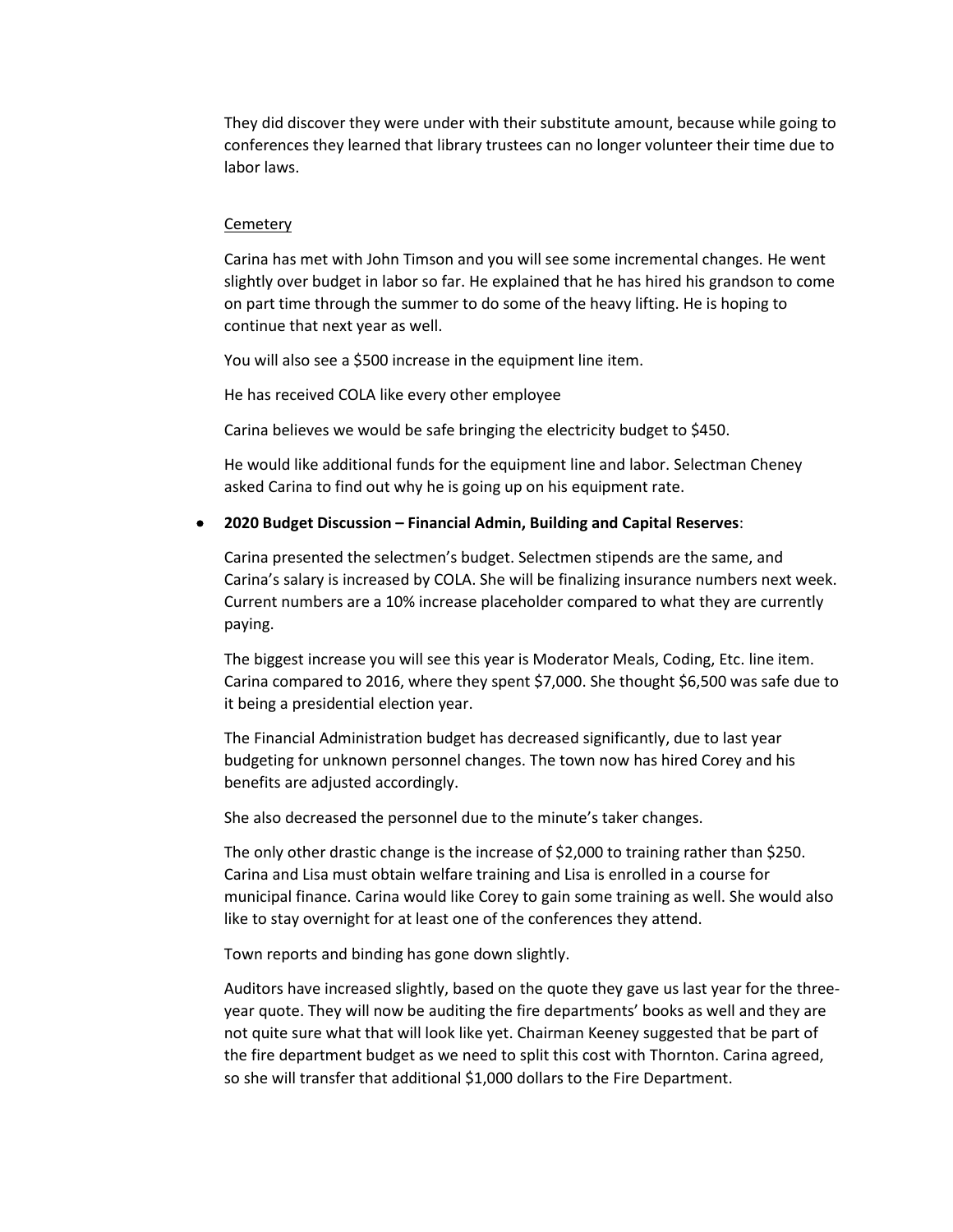Chairman Keeney asked about the compliance officer. Carina said we have not paid out the entire year yet, so the expenditures will increase. Corey keeps track of hours for the compliance officer, and it is a fixed price based on visits. She lowered that as she does not see us reaching that number.

Assessing is dropping as well, because they are in the first year of their reval year. Next year they begin their cyclical program so they will drop from paying \$76,000 to \$54,000.

Legal expenses have increased slightly –lawyer fees are going up. In 2020 they will put this out to bid as they are under a three year agreement.

For personnel administration, this includes the HRA flexible spending cards. Back in 2018, this number was roughly \$26,000. They have a healthy reserve at the moment, so they could probably lower it a bit. \$48,000 is 38% of total cost, which Carina thinks is fair. Of course, they would like it to go down, but she recommends keeping it for one more year. It is up \$100 because she combined the Life and Disabilities line with this line.

Payroll is flat as they have not spent that to date, but they did not know what the fire department would cost us. Carina believes they could lower it, but would like to wait another month to see a full 12 months of the fire department included.

Merit pay has increased because they added an employee this year.

Planning, ZBA and Mapping have remained flat, just reallocated to different lines. Corey is training with Ron to do the simple stuff in mapping, but they should consider long term solutions. Going with another mapping firm will cost the town a significant amount of money.

In government buildings, electricity is flat. Water could be lowered slightly, so she will put \$2,000 as a placeholder. Yard care is increased in parallel with the quote they received last year. Floors came out of capital reserve. The Board would like to do the floors annually, and put it in the operating line of custodial. Miscellaneous repairs are left at \$7,500.

For advertising and regional, they put in the same request they approved last year. Last year was the first year they established the outside agency report – a request for funding from outside agencies.

Lakes Region Behavioral Health and Tri County Cap were the only ones who conformed to our funding request form this year. Ann Nichols, the director of development, was present from Lakes Region Behavioral Health, to give some information to the Board. She said, they are the mental health center which is contracted with the state of NH. Last year as a whole, their organization served 4,081 patients. In Campton specifically they provided care to 130 residents – 39 being children and 91 being adults. They provided \$23,660 in charity care to Campton residents last year. They ask all twentyfour towns to help with funds for emergency services is simply because it is so expensive to offer and requires psychiatrists and master level clinicians on duty 24/7.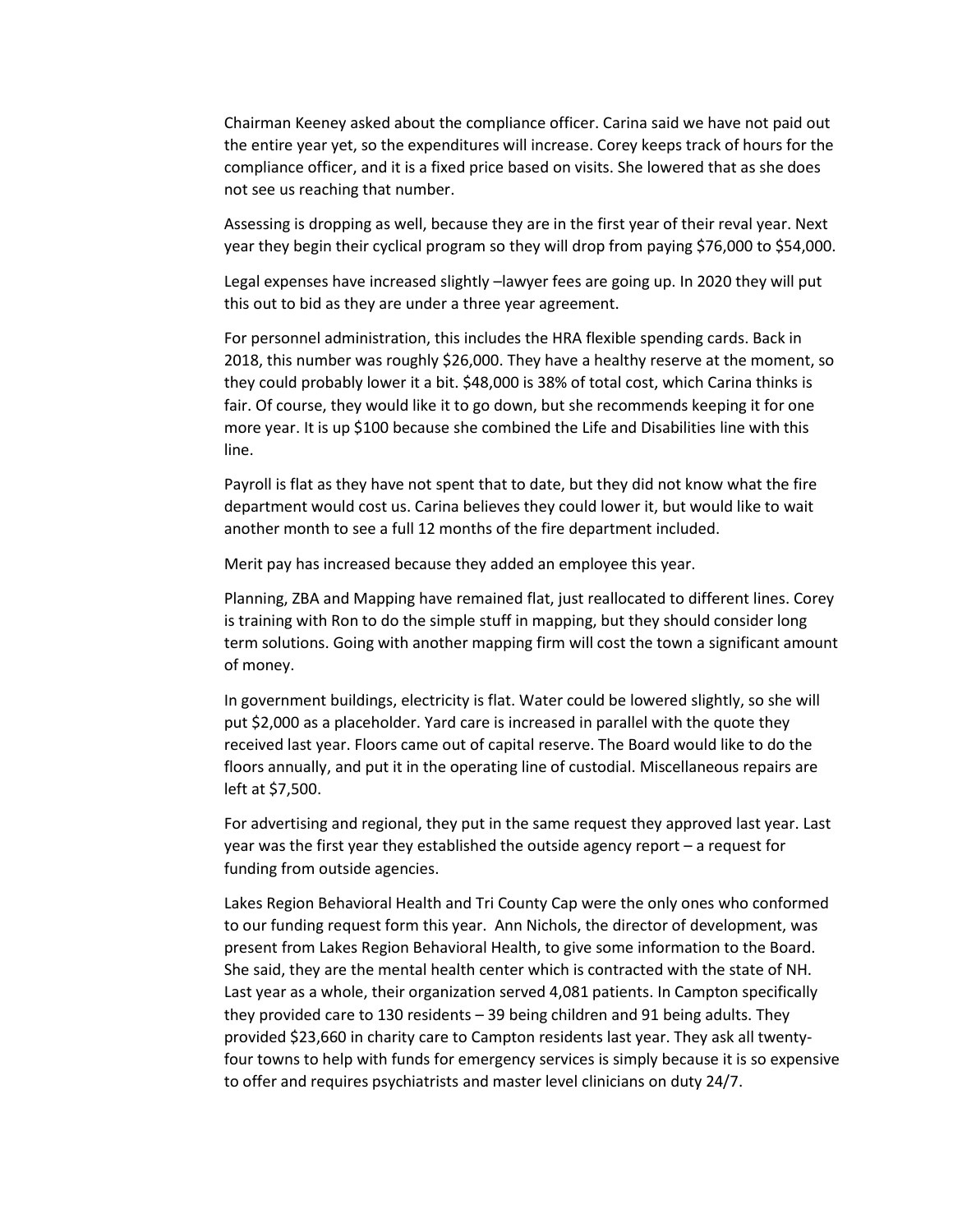Deer Run Dam can be brought down to \$400 as that is the price to register the dam.

The Beebe River committee met a few weeks back and asked the Board to hold the budget as it was last year. They recently sent termination notices to delinquent homeowners and have received a trickle of collections because of it. Because they need to build these reserves back up, this money will stay in its own fund for Beebe River Water and Sewer Utilities. They are not nearly collecting the \$22,840 that they should be annually, but are spending nearly \$9,000. It looks like they will be obtaining a grant from the trust fund, which will help with projects the committee has coming down the line in 2020.

Town welfare is decreased slightly – Carina could possibly bring it down more, but would like to see where this year ends.

The food pantry is being moved out next Saturday to the Baptist church. She brought it down \$5,000, and could possibly bring it down more.

Carina brought up patriotic purposes to \$750 from \$500, as they bought all new flags for the buildings and the cemetery.

Long term debt and principle are the amortization schedules. They did retire some debt for the John Deere backhoe, which lowers the long-term debt by roughly 30,000 a year.

Capital reserves are just placeholders for what they spent last year. This is open to discussion from the board. The Board also discussed the Undesignated Fund Balance. At the beginning of the year, they had \$732,033 in this fund. Carina recommended that if they want to use money to drive the tax rate down, they should use it from the operating budget and not this fund. Based on the reval numbers, it takes roughly \$40,000 to drop the tax rate by 10 cents.

Thornton would like to hold the joint meeting between towns after the first of the year. They would like to have it either January 6<sup>th</sup> or the 8<sup>th</sup>. The Board will schedule it for January 6<sup>th</sup> as of now.

The town received a 'right to know' request from Alfano Law Office about Burhoe Way. Carina received this on Friday and reached out to an attorney from the firm to ask for fourteen days to gather the information, as they are looking as far back as 1982.

The town is still in the mindset to not join North Country Council, as they did receive a budget request from them in 2020 and their membership dues would be just under \$4,600. The Board agreed it would be better to stick with trainings from the New Hampshire Municipal Association (NHMA). Corey brings trainings from the NHMA before the Planning Board every month to tell them what is available.

When the tax collector was here, they talked about possibly abating some of the old tax properties that remain on the payroll for housekeeping reasons. Carina would say that 99% of them are mobile homes that the town could tax deed but have deemed them as too much of a liability. Listed are two of the taxpayers with the most outstanding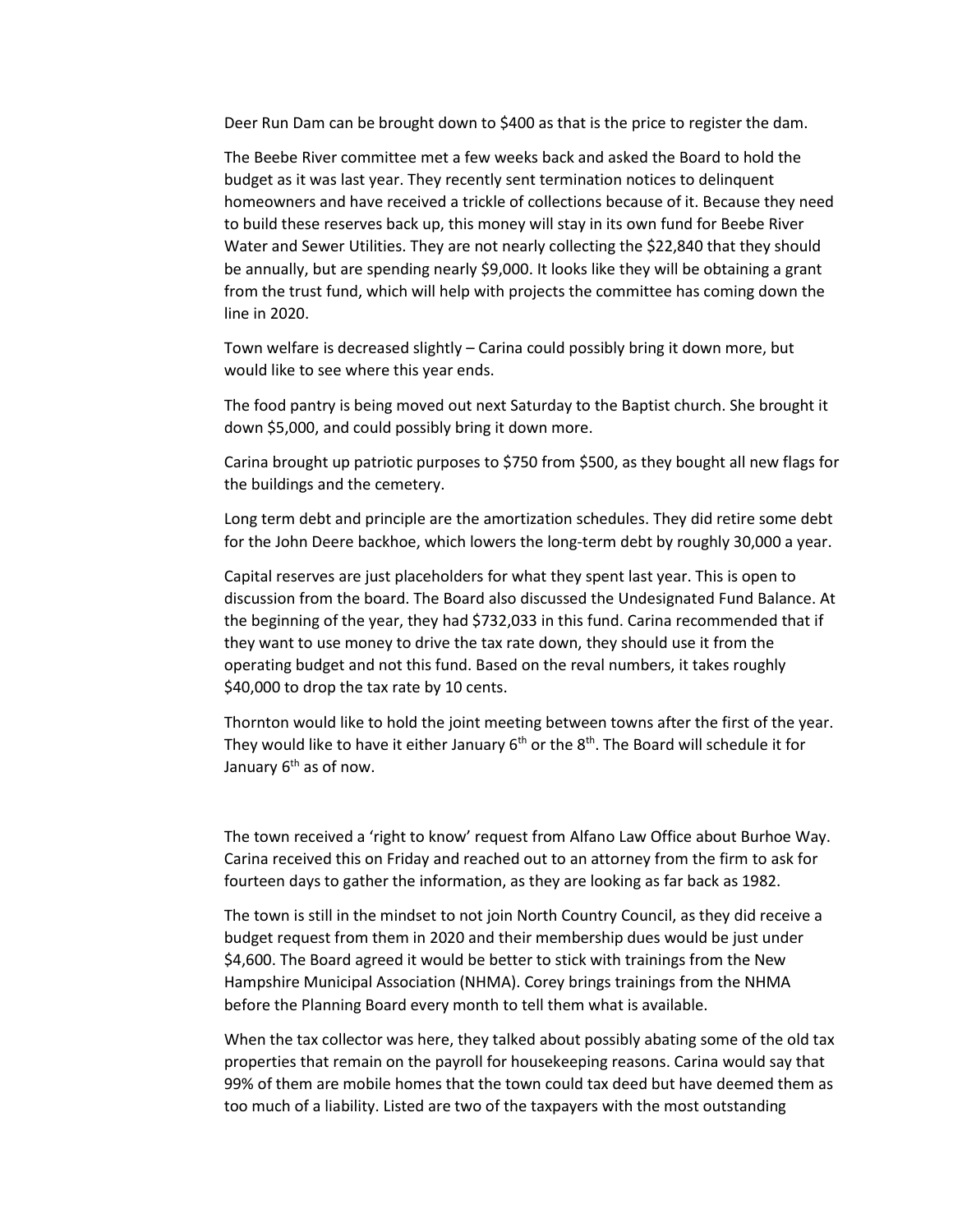balances, however the auditor suggested they do not abate those as they will lose any opportunity to collect back taxes in future. Selectman Boynton asked if this also applied with the mobile home properties. Carina said that yes, but what is more likely is that these mobile homes are abandoned and need to be demolished. These abatements are more like a housekeeping issue for the tax collector.

There were previously some questions on the true ownership about the travel trailer in Branch Brook campground. Hannah suggested they abate the 2017-2019 years, but Carina suggests that the board holds off until the assessors go out and take inventory of that strip. The Board agreed with Carina.

#### **Correspondence:**

The fire department was approved for a grant to install a generator at the substation. Part of that process was that they needed to get three quotes and have one approved by the Board. Carina suggested they try to piggy back on that and get them to do the generator at the tax collector's office at the same time. Quotes are below:

New Wave Electric: \$9,934.52 M Wills Electric: \$10,156 Sabourn Electric: \$9,775

This grant covers 75% and the town covers the remaining 25%. They would like to ask the chief why a 20k not 10k generator. They would like to see a quote for 10k.

White Mountain Oil, the town's previous oil and propane provider, stated that they are sorry someone never submitted a bid for the town's project. They also asked about the 2,000-gallon propane tanks in the ground and Carina said she believed the town owns them, but White Mountain believes their company owns them. The Board is pretty confident that they own the tanks, as they previously were contracted with AmeriGas, before White Mountain, but will wait to hear back from White Mountain.

### Merit Pay

The fire department never got the 2019 merit pay "step" increase. Chief Defosses has the money in his budget, so Carina proposed that to minimize confusion, that merit pay be paid out the same year it is evaluated. Merit pay is traditionally paid out in March after the books are closed. Last year was the first year they paid it in January to soften the blow of bi-weekly payroll.

Vice Chair Kelly said that he sees her point, but they do not have much time to evaluate the department heads (the only employees remaining for evaluation), by the end of the year.

Selectman Boynton said that he likes the idea of paying it the same year as evaluation and paying it around this time of year, which is helpful around the holidays. He sees Vice Chair Kelly's point as well of not having a full year to evaluate, however – that would happen with every year no matter how you scheduled it.